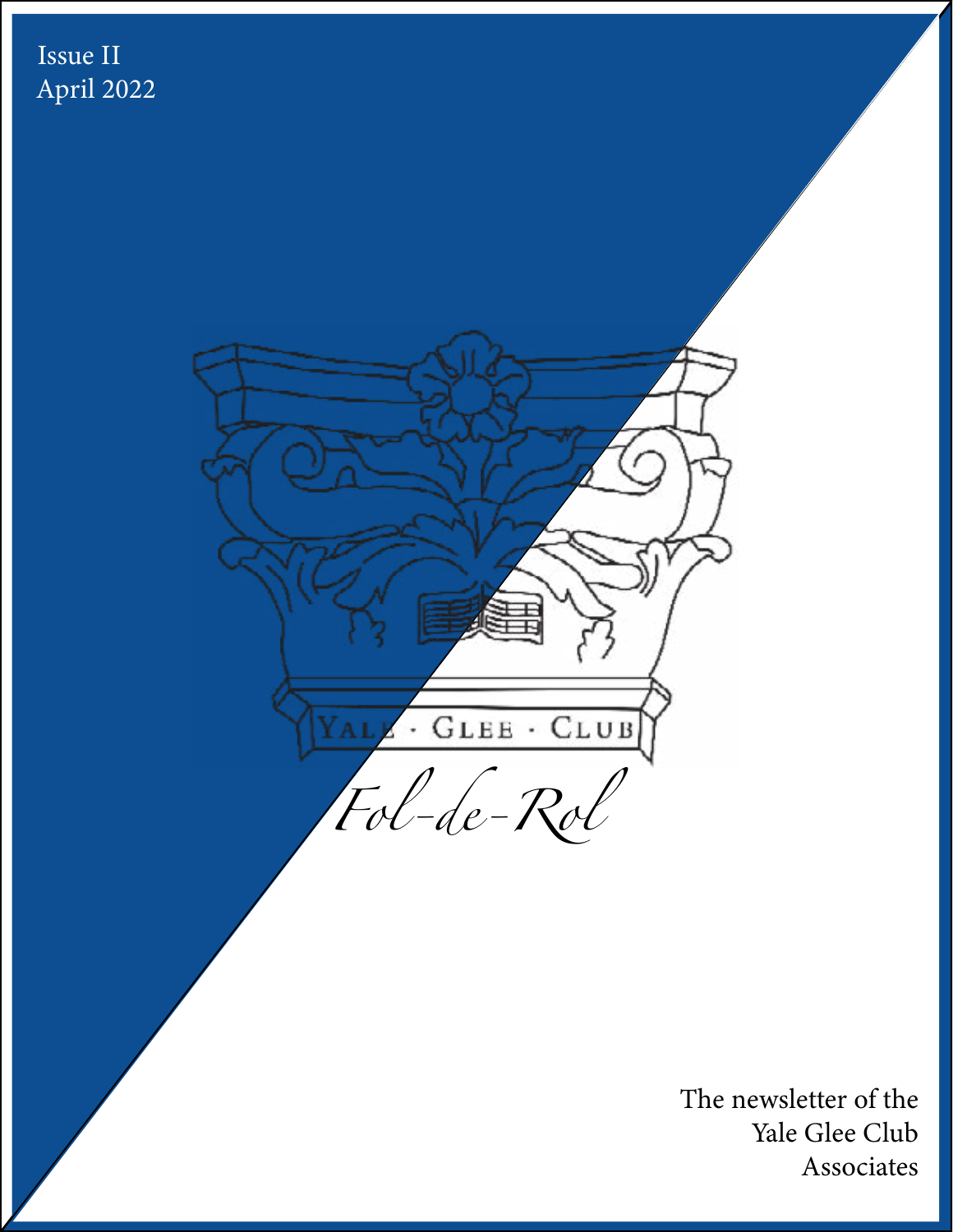*Letter from the Director*

April 2022

Dear friends,

Warm spring greetings from the Hendrie Hall and the 161st Yale Glee Club!

Following a wonderful fall semester back singing in person and our first full concert in Woolsey Hall since the start of the pandemic in late November, our spring semester has been a time of continued reemergence and the return of many YGC traditions we hold dear.

In early March, we sang a joint concert with the Yale Camerata and Schola Cantorum conducted by my dear colleague André Thomas - our first live concert welcoming members of the general public to attend in person since February 2020. This month will see a [collaboration](https://www.eventbrite.com/e/music-in-common-time-yale-camerata-yale-glee-club-yale-symphony-orchestra-registration-297328466447) with the full Yale Symphony Orchestra featuring the music of Johannes Brahms and Caroline Shaw as well as the world premiere of *Letter from Abigail* by Pulitzer Prize-winning composer Julia Wolfe. We will also perform in a [joint benefit concert](https://www.eventbrite.com/e/benefit-concert-for-the-people-of-ukraine-tickets-304244582737) on Apr. 9 for the people of Ukraine with the Yale Symphony and Yale Concert Band.

May will see the return of our commencement weekend traditions, including the Baccalaureate service and our annual Commencement Concert. And I am thrilled to announce that in late May we will embark on our first concert tour since the start of the pandemic, a week-long trip to California that will include collaborations with the Pasadena Chorale, Los Angeles Children's Chorus, Cal State Fullerton, Urban Voices Project, and Chanticleer.

Through it all, the students have been a true inspiration – resilient, steadfast, optimistic, and supportive of one another. And they are sounding better than ever.

I am also happy to share that we are now able to invite alumni back to campus for our first Singing Dinner since the start of the pandemic! [The event will be held in Commons on Saturday,](http://yppsweb2.its.yale.edu/gleeclub/singingdinner2022.asp) [May 7.](http://yppsweb2.its.yale.edu/gleeclub/singingdinner2022.asp) **Deadline for registration is April 15th.** Vaccines will be required and masks will be worn while we sing. We hope you can join us – it has been far too long since our students and alums were able to raise their voices together in joyful song. Plans for a reunion event next fall are underway.

I hope to see you soon!

Yours in song,

*Jeff*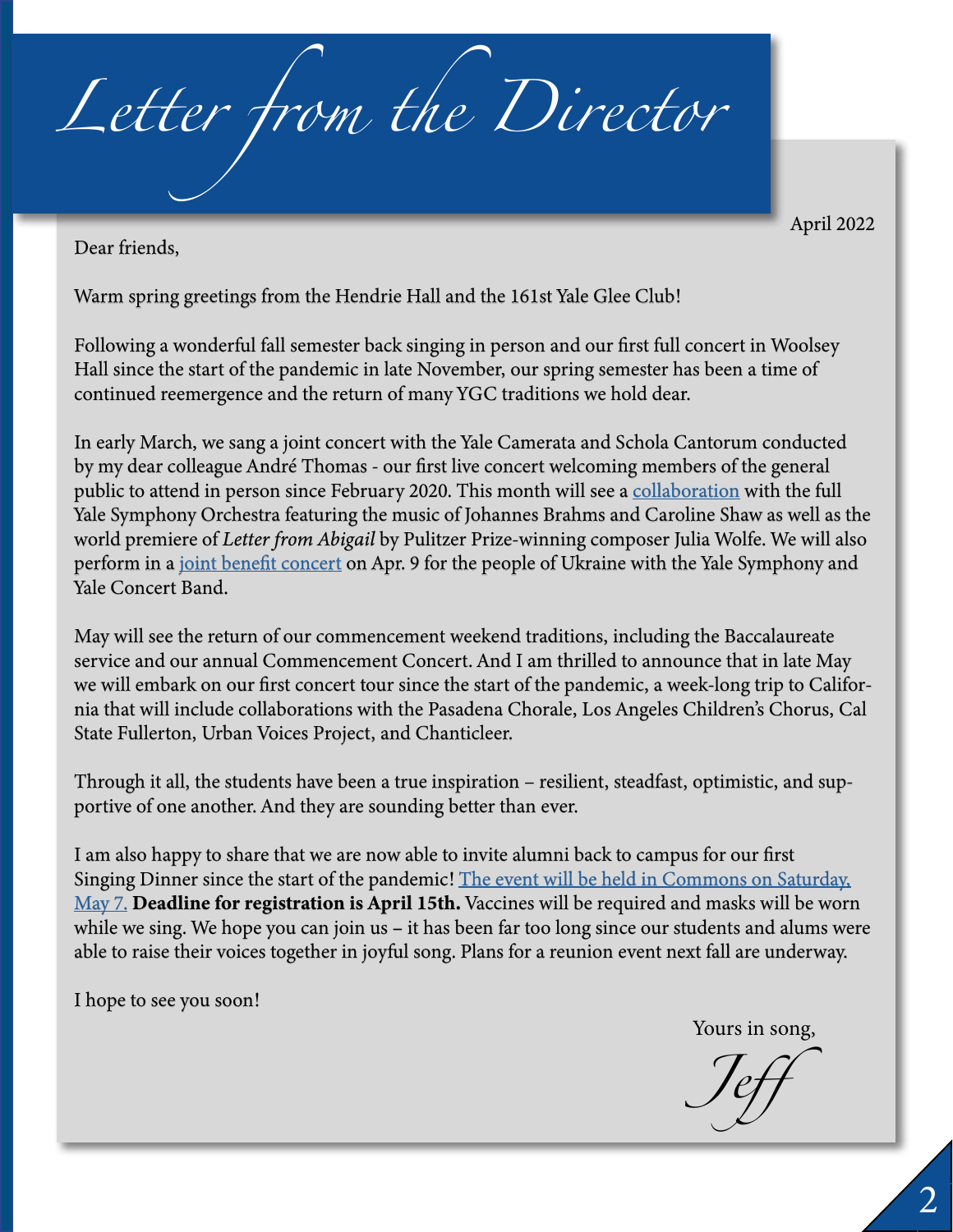*The Song You Raised Will Ring*

On November 19, 2021, we performed almost our entire repertoire in Woolsey Hall. The concert, "The Song You Raised Will Ring," lasted a solid two hours, and in it we premiered several pieces for the first time in a live setting, including "Paradise," by Angélica Negrón (originally commissioned two years ago for our 2020 Spring Tour), "Though the Great Waters Sleep," by Isaac Lovdahl, "A Heart in Port," by Shruthi Rajasekar (originally written for the wedding of Erika Lynn-Green '18 and Daniel Packard '18!), "Now We Can Begin," by Arianne Abela, and "Meditation," by Joel Thompson. We sang several other classic pieces as well, such as "Regina caeli laetare," by Vicente Lusitano, "Tchaka," by Sydney Guillaume (a recording of which you can find [here](https://open.spotify.com/track/5hRbMjICgIHcd4mU64frl5?si=e80681d6020f4f68&nd=1) from the Glee Club a few years ago!), and "Angel Band," arranged by Shawn Kirchner.

In the fall semester, we spent a fair amount of time in rehearsal discussing the pieces we were singing in the context of the choral world and historically. To share some of the knowledge we gained and discoveries we made, we decided to give spoken program notes for every song. Below are some of the program notes. Please enjoy!

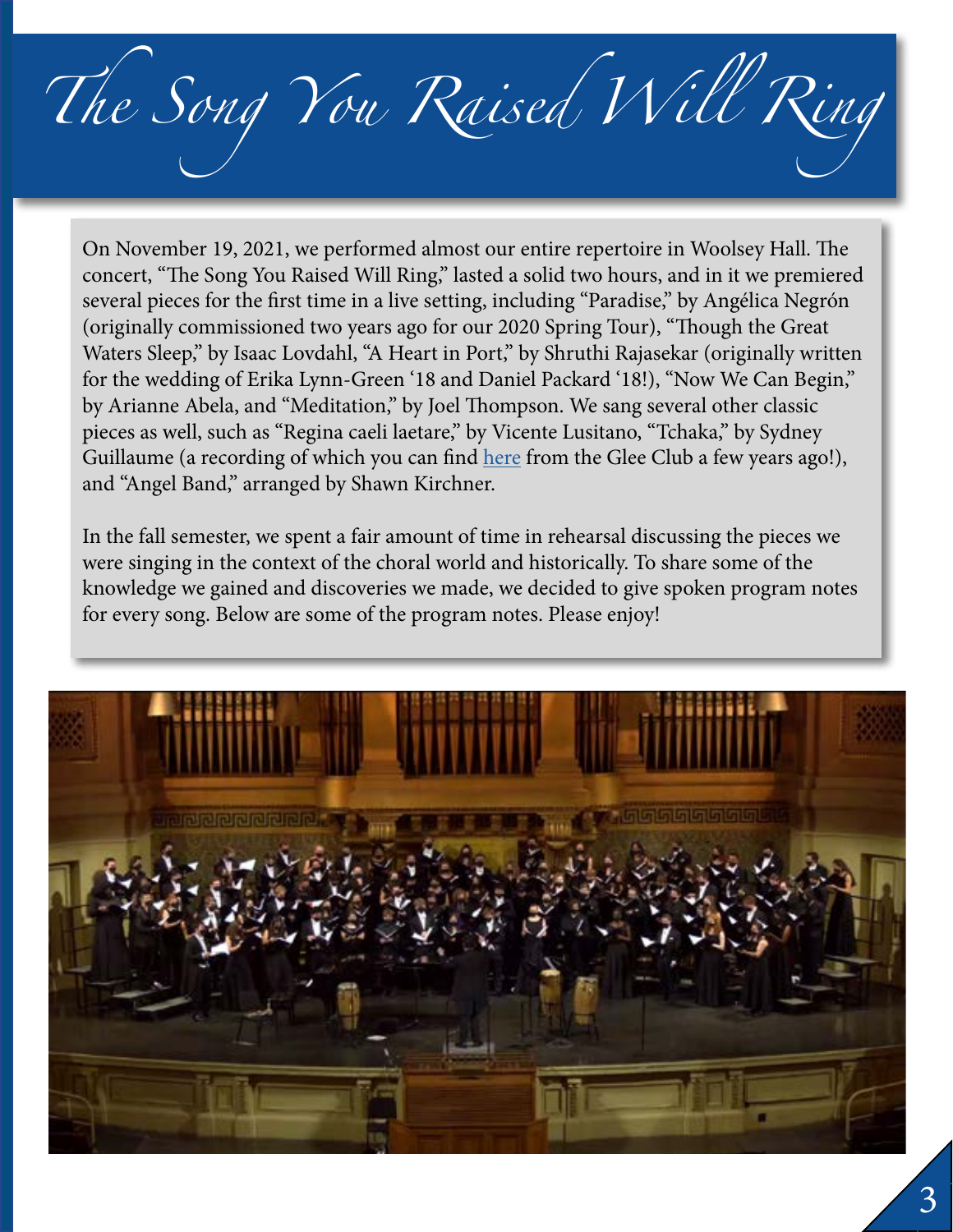

#### "Ave Maria," composed by Nathaniel Dett

The next piece we will sing this evening is Nathaniel Dett's Ave Maria. The first time I sang this piece was on a warm, humid evening in June with a small group of Glee Clubbers who were in New Haven over the summer. It was the first piece I sang after a yearlong break from singing choral music in-person, and I remember reading through the piece and savoring every moment of its striking harmonies; the sopranos would soar to impossibly high notes while the lower parts maintained a rich, magnificent sound. Dett's Ave Maria is special to me not only because of its timeless beauty but also because it reminds me of the sense of togetherness that comes from making music with friends. I hope you all enjoy hearing it as much as we enjoy performing it!

*Written by Maya Khurana '24*

#### "Meditation," composed by Joel Thompson

Meditation, composed by Joel Thompson and with text from Jacqueline Woodson's novel "Brown Girl Dreaming," struck me with its subtlety and nuance the first time we sang it. I love how the structure of the music mirrors the words; it is clear how intentionally Joel crafted each line with overlapping melodies, repeated phrases, and silences to create a song that feels new and surprising each time we sing it. We were incredibly lucky to have Joel come and speak to us about the process of composing Meditation, and I think you too can get a sense of his gentle, deep wisdom from this simple and surprising song — just listen, listen.

*Written by Emily Lau '24*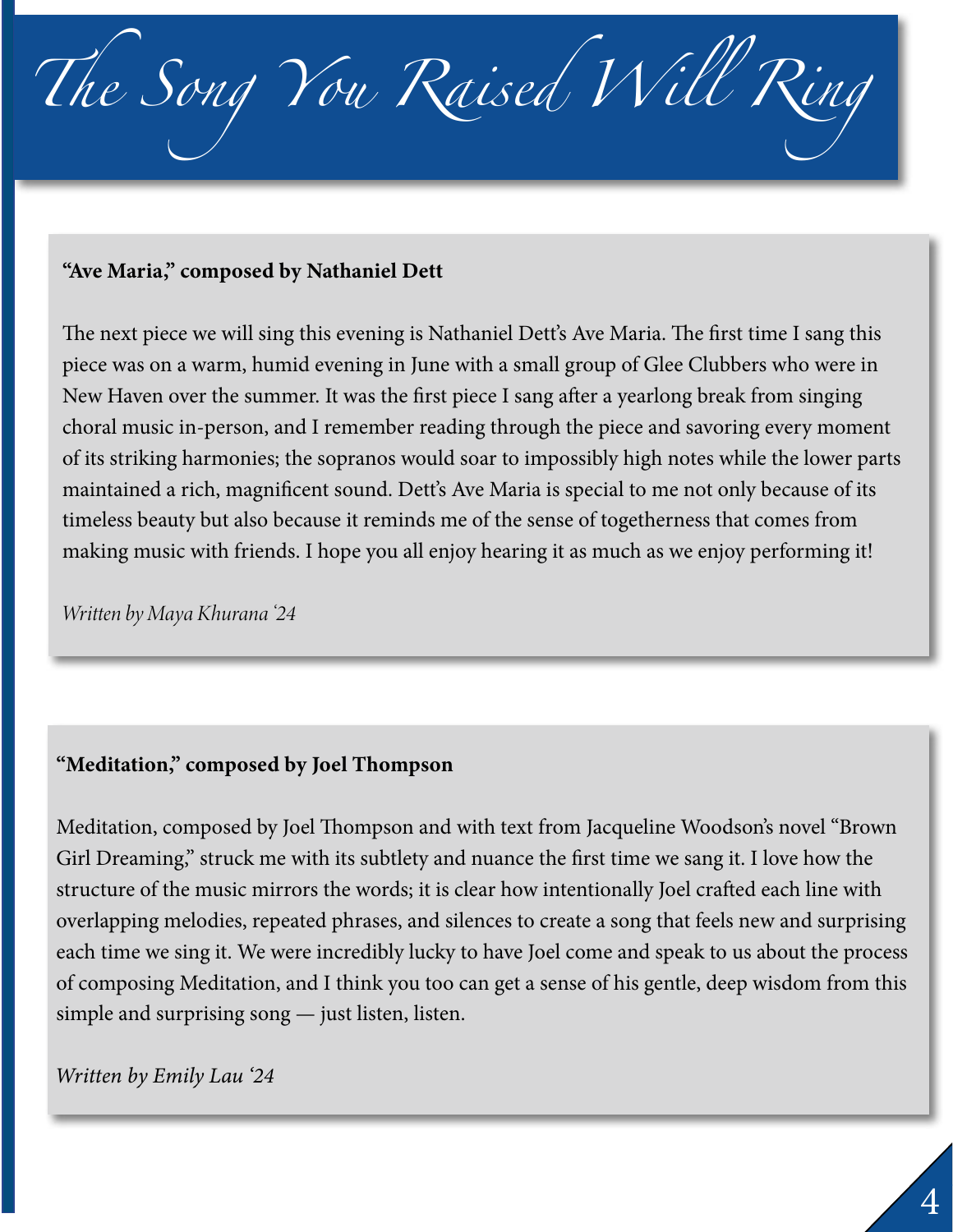*The Song You Raised Will Ring*

"Though the Great Waters Sleep," composed by Isaac Lovdahl (listen [here](https://www.youtube.com/watch?v=s4yTAowMx70)!)

Our next piece—conducted by our assistant conductor, Nate Widelitz—was the winner of the Glee Club's Emerging Composers competition this year. This piece is a setting of a poem by Emily Dickinson:

*Though the great Waters sleep, That they are still the Deep, We cannot doubt, No vacillating God Ignited this Abode To put it out –*



When I hear the line "we cannot doubt" smack in the middle of a Dickinson poem, I'm pretty sure I'm supposed to doubt it. The poem—and the piece—juxtapose doubt and assurance.

We start in the familiar key of C major, but the watery voice of the piano leads the choir into unusual harmonies, through many "vacillations" in tempo. Even as we enter the classic chord progression of a hymn, unexpected suspensions create new beauty.

By the end, we've moved to a new key—E major. The altos descend from the root of the chord to the fifth—into "the Deep," you could say. It's a bit strange; but it's good. Dancing with doubt, rather than a bad thing, brings us to a new place of deeper assurance, richer beauty.

*Written by Raquel Sequeira '21.5*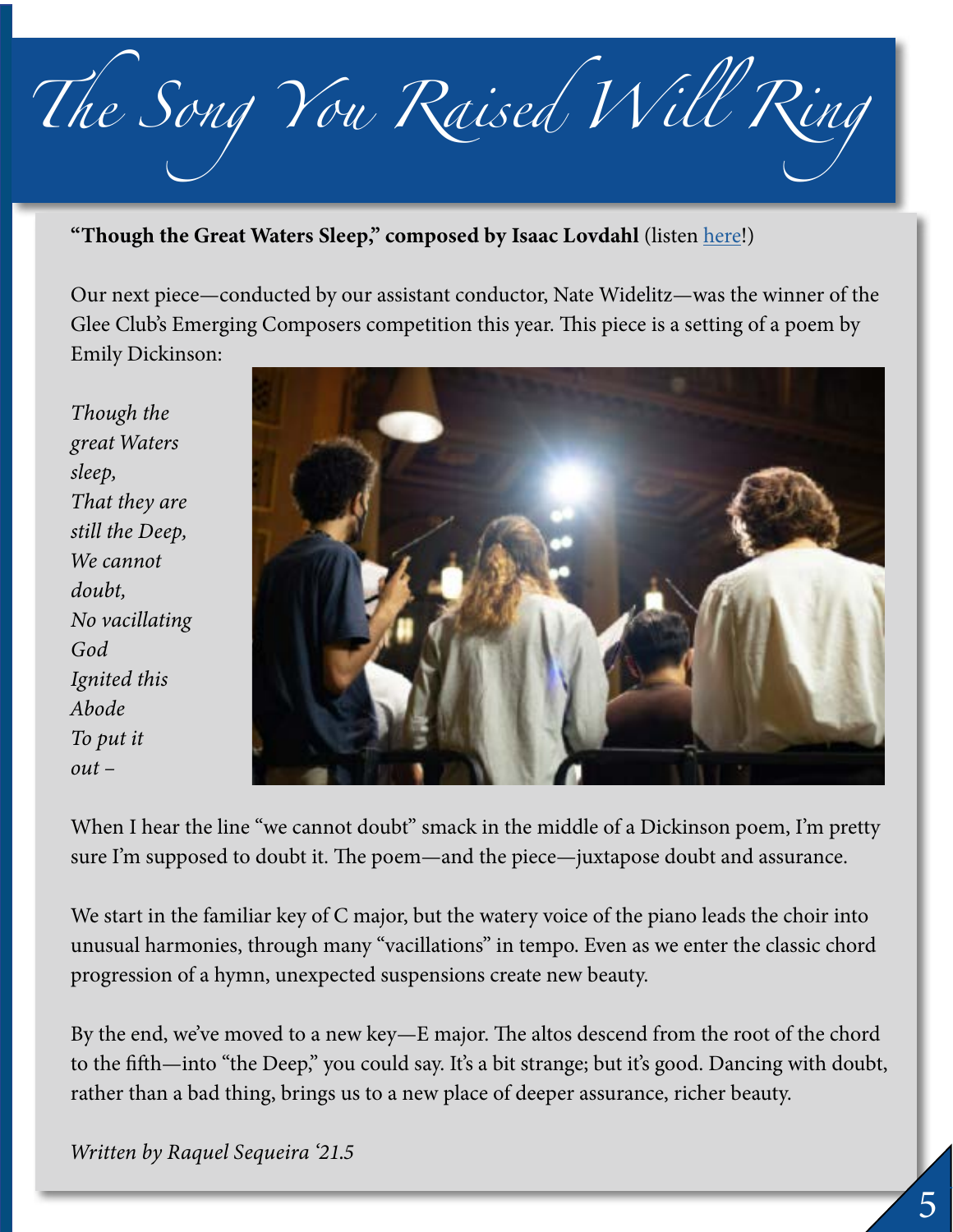# *Guest Conductor Visit*



On March 7, we were lucky to have two special guests, Ernst and Markus, come to our rehearsal! Ernst Buscagne and Markus Utz are professors of choral conducting at the Zurich University of the Arts. As part of a conductor exchange program, they visited Hendrie Hall to help us learn "Nänie," by Johannes Brahms, which we will be performing in our upcoming joint concert with Camarata and the Symphony Orchestra on April 24th, "Music in Common Time." Ernst led us through a rigorous warm-up, involving meditation-style breathing, squats, and arpeggios. Markus patiently walked us through the pronunciation for the entire 19 page piece, demonstrating how to make the bright vowels as if the sound was coming through our eyes, and indicating when we should sing legato, with soft t's, and shadow vowels. We took a small break from the Brahms piece to learn a couple of Swiss and German folk songs, "La sera sper il lag" and "Aber gäll, du hettsch mi gern," which Ernst taught us with great enthusiasm and animation. We are so grateful to both of them for helping us better pronounce this musical language, and we hope to see them again soon!

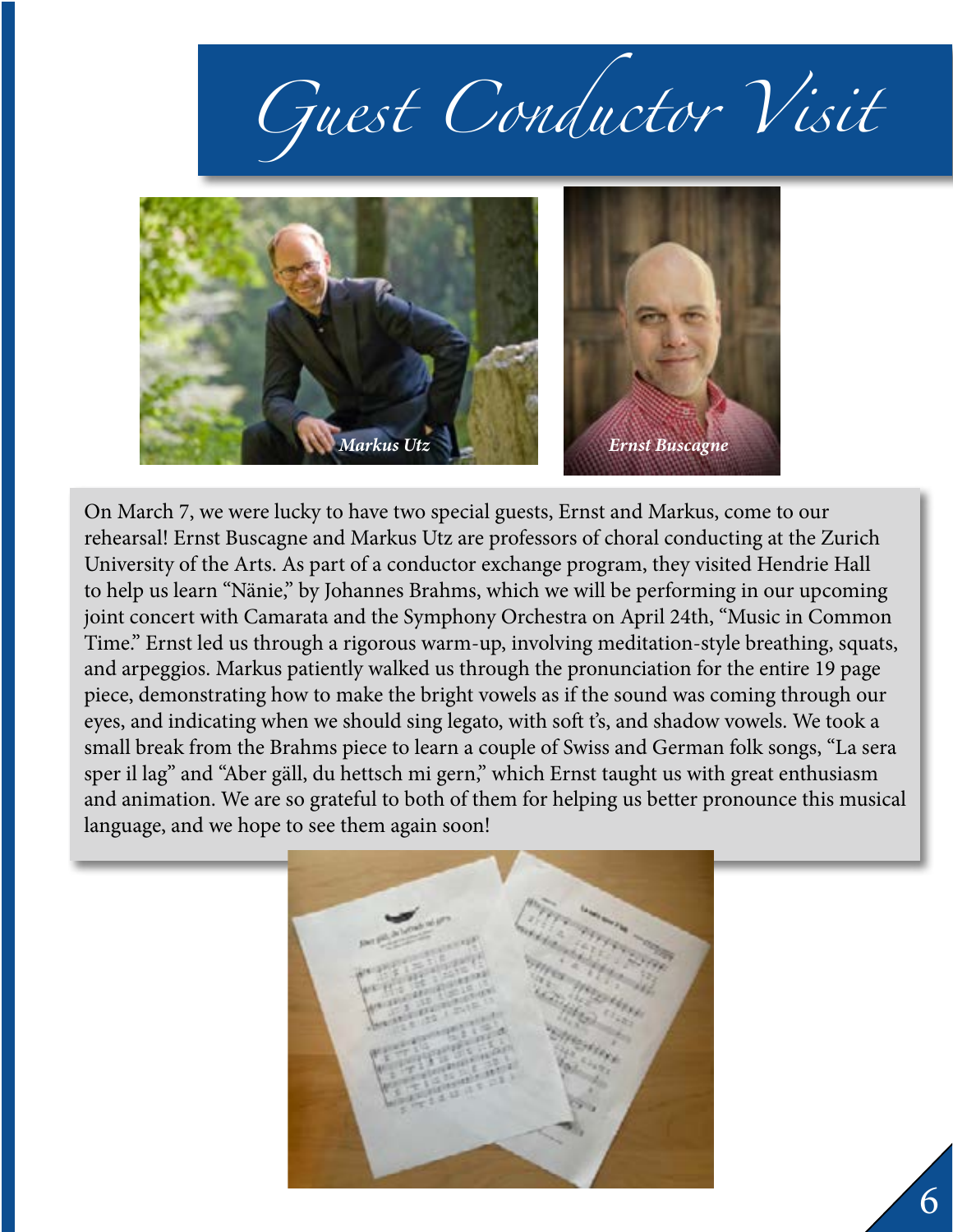## *Anti-Racism Working Group*



During the summer of 2020, the YGC Class of 2021 established a set of goals for us to work toward to combat structural racism in our society, the choral music world, and the Glee Club. Some broader goals that they recommended include community outreach to increase New Haven access to our concerts, greater engagement with New Haven schools and music programs, active and intentional recruitment practices to increase diversity within Glee, and careful repertoire selection followed by appropriate and significant engagement with pieces by composers of color.

They were incredibly thoughtful and intentional with the agenda they created, and we are so grateful for the work they put in, which has spurred us on to take action. We formed an Anti-Racist Working Group, and following the advice of YGC Class of '21, we have focused on:

1) having thoughtful and intentional small-group conversations about our repertoire;

2) engaging with the composers of our pieces whenever possible, especially in cases when understanding the composer's background/culture is vital to our ability to perform it properly;

3) sharing the knowledge of our composers and our thoughts on the pieces we perform through spoken program notes;

- 4) working on our pronunciation for pieces with native speakers;
- 5) giving back to the New Haven community through benefit concerts; and
- 6) reaching out to cultural houses at Yale to increase diversity in the recruitment process.

Due to COVID, we have unfortunately not been able to work on concert advertising in the broader New Haven community, but hopefully as the community health situation improves, we will be able to invite a diverse audience to attend our concerts.

Obviously, we still have so much work to do, but it feels good to be making a difference in the Glee Club. Already, difficult discussions are becoming more normal and natural, our understanding of the pieces has grown, and audience engagement has increased, so we are so excited to our mission for a more anti-racist future under Jeff's active leadership, engagement, and support.

If you have questions, comments, or suggestions, or would like to know how you can get involved, email Emily (a working group member and alumni coordinator) at e.lau@yale.edu. We would love to hear from you!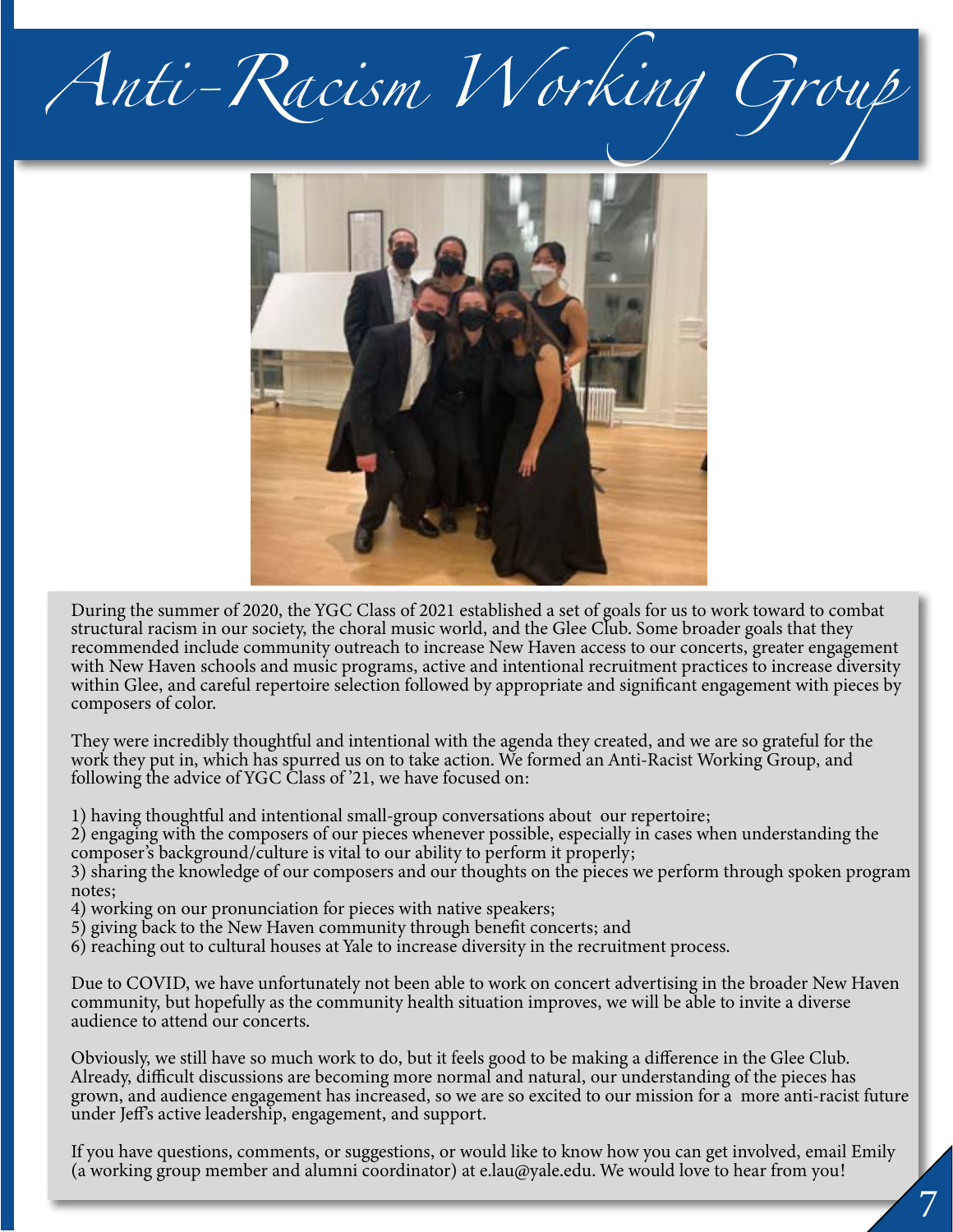*Officer Profiles*

### Aria Falcone



SM '22 | she/her I have loved serving as YGC President this past year. It has been incredible to get to raise our voices together during in-person rehearsals. From new member meals and weekly pre-glee dinners, to documentary screenings in Hendrie and pizza parties on Cross Campus, it has been wonderful to work with this year's officer corps and my incredible partner-in-crime Sarah to help

YGC bond and spend quality time together. YGC is such a healing and joyful space full of kindness and love, and serving as this year's President has been truly a dream come true!

Laura Clapp *Student Conductor*

#### Sarah Grube *Manager*



SM '22 | she/her I love being able to work with everyone in the Glee club in a variety of capacities! Through managing attendance and logistics I feel like I both get to help the ensemble perform at its best as well as support my fellow Glee Clubbers as they balance everything that is going on in their busy lives.

#### Julianna Lai *Summer Tour Manager*



PC '22 | she/her Working with the YGC Chamber Singers this year has been so rewarding! I'm grateful to be able to work with such a talented group of singers.



Aria Falcone, *President* SM '22 | she/her We first signed on to be tour managers in February 2020, so we're thrilled that we've finally been cleared for travel! We're looking forward to a sunny week in California of inspiring collaborations, beaches, and good eats.

### *President* Alex Whittington *Student Conductor*



PC '22 | they/any I have loved getting to collaborate with the Glee Club in new ways as both a singer and a conductor!

> Jonathan Jalbert *Summer Tour Manager*



5 8 TC '23 | he/him I enjoy preserving the institutional memory of YGC Tour. There are so many traditions to be excited about on tour, and I look forward to continuing to plan and manifest those traditions.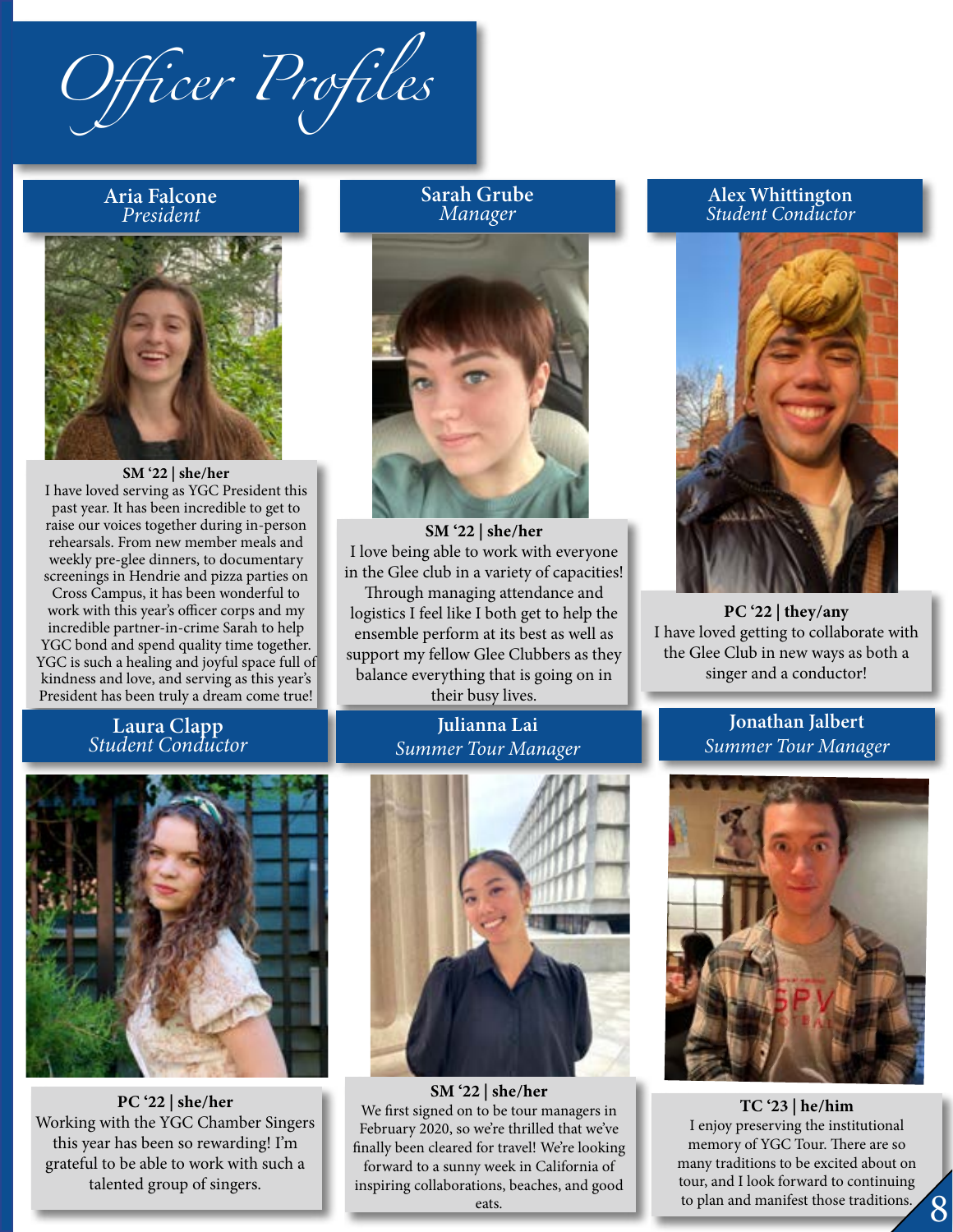*Officer Profiles*

#### Max Moen *Winter Tour Manager*



TD '23 | he/him Obviously this year we aren't able to do a Winter Tour as planned, but we're looking forward to leading activities for the Glee Club that fall within the public health guidance. Ultimately, I hope through these activities to recreate the sense of community that develops when we go on tour!

#### Hannah Morrison *Archivist & Winter Tour Manager*



SY '23 | she/her As a Winter Tour Manager I am SO excited to be organizing YGC's first ever "ultra domestic" winter tour in New Haven and New York. Although we can't perform and travel as we normally would on tour, I am so happy we still have the opportunity to gather and spend quality time together before the spring semester. That's what it's all about! As an Archivist, I love the feeling of having a hand in the Glee Club's institutional memory and our lovely sheet music collection. Makes my archival heart happy! Elisabeth and Max are the best partners I could ask for.

#### Elisabeth Moore *Archivist*



SY '23.5 | she/her I had a great time getting everyone's music together, and it's always fun to do some sleuthing when music goes missing!

Emily Lau *Alumni Coordinator*



MY '24 | she/her In pairing students and alumni up for the Mentorship Program, I got to know both my peers and past Glee Club members, which was very fun. I love working on the Folde-Rols because it brings back all the good memories of what we've done in Glee so far in the semester, and makes me hopeful about all the wonderful music to come!

#### Sam Ahn *Alumni Coordinator*

#### Jack Softcheck *Community Engagement Officer*



BK '24 | he/him Really proud to help connect our amazing alumni community to our students through our mentorship program!



5 TC '23 | he/him MC '22 | he/him Despite the challenges of the virtual format, I'm happy that we've been able to collaborate with Hear Your Song this year. I am excited to resume work with the Boys & Girls club when in-person activities begin again!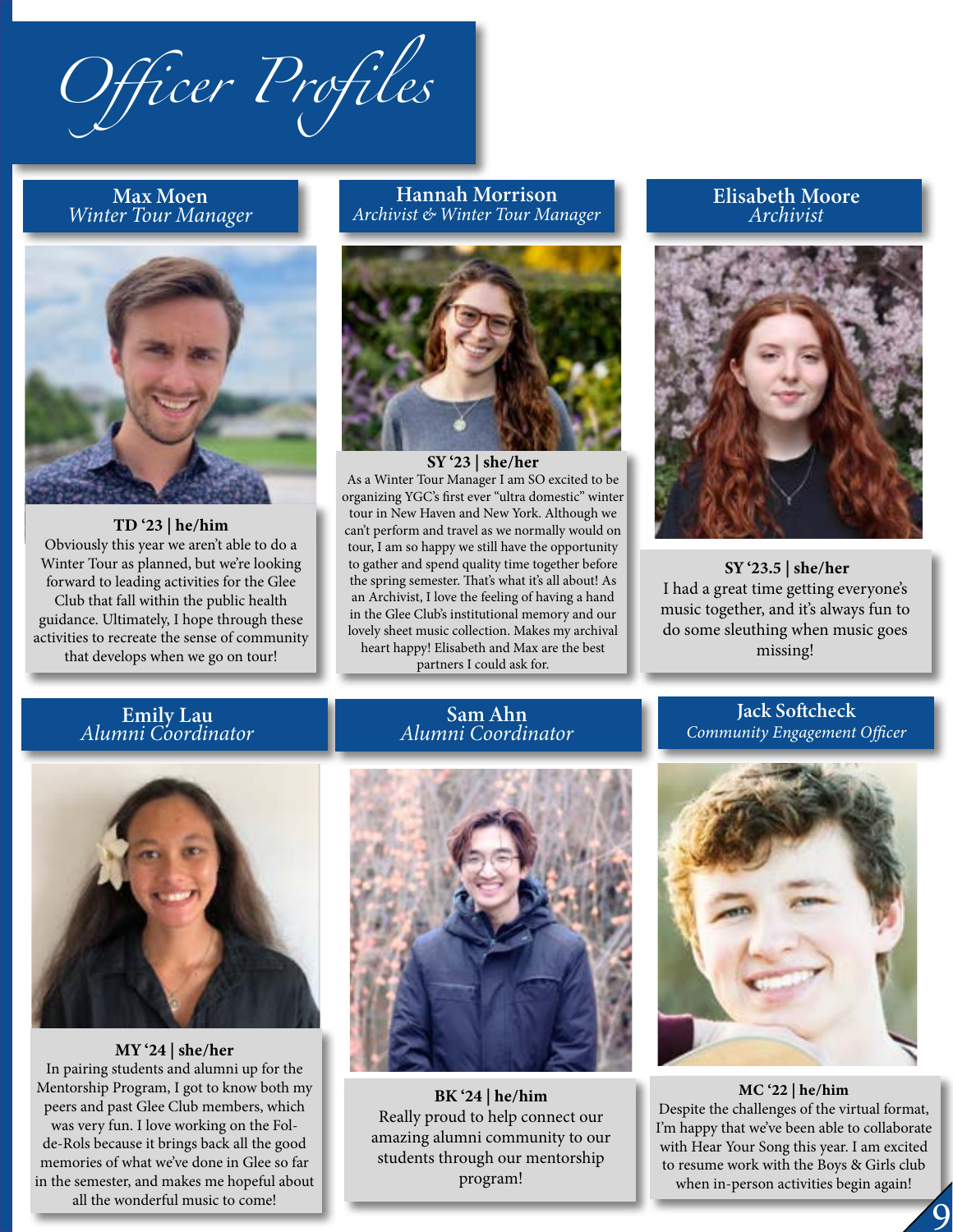*Officer Profiles*

#### Annli Nakayama *Publicity Chair*



PC '22 | she/her Having been publicity chair during last year's entirely remote programming, getting to promote our return to in-person concerts has been wonderful! I'm especially looking forward to our next concert with the YSO -- with the expanded capacity in Woolsey, it should be this year's biggest concert yet!

Maya Khurana *Publicity Chair*

![](_page_9_Picture_5.jpeg)

#### $BF '24 | she/her$

It has been so much fun to work with Annli this year and spread the word about the Glee Club's projects – from Project 14 to Hand in Hand III to our fall concert, The Song You Raised Will Ring. I am looking forward to sharing more of the Glee Club's work with our community in the spring!

> Maya Ingram *Social Chair*

Kevin Li *Stage Manager*

![](_page_9_Picture_10.jpeg)

MY '23 | he/him Although Covid has limited what a typical year of stage managing would look like, I am proud to have assisted Glee in a very tangible way. I most enjoyed coordinating the several stage performances we did have.

#### Robby Hill *Social Chair*

Shreya Pathak *Wardrobe Chair*

![](_page_9_Picture_14.jpeg)

JE '24 | he/him I was really proud of getting to do social programming during retreat, even if it was only for one day. Getting the chance to travel to Norfolk on a beautiful day allowed everyone to experience what makes Glee so special.

![](_page_9_Picture_16.jpeg)

I've had so much fun planning events this semester with the lovely Robby Hill and hopefully next semester we'll be planning a YGC formal!! Exciting!!

![](_page_9_Picture_18.jpeg)

confident and prepared in for concerts<sup>1</sup> MC '23 | she/her I've loved my role as wardrobe manager this year and it has been rewarding to help my peers find gloutfits that they feel

10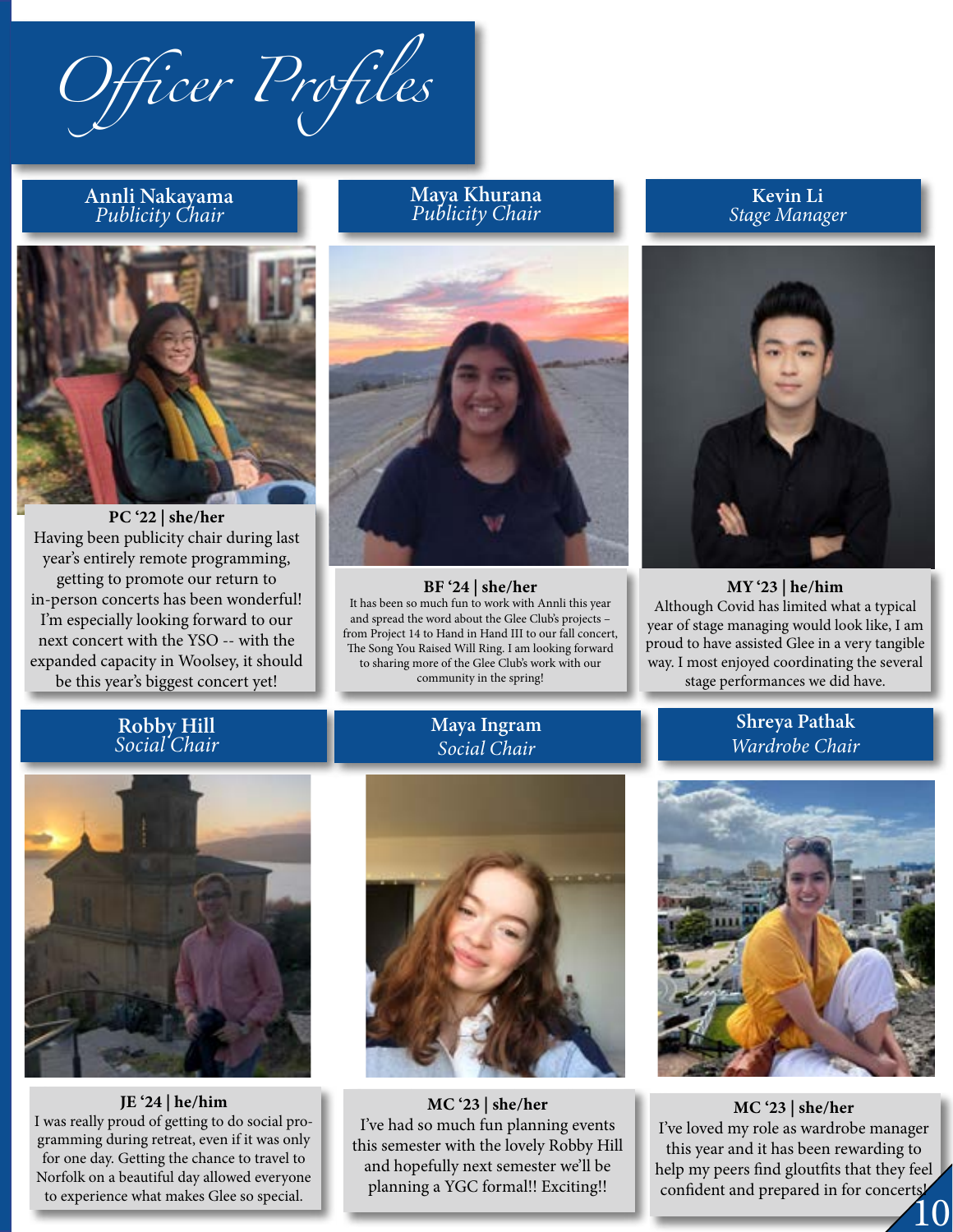![](_page_10_Picture_0.jpeg)

![](_page_10_Picture_1.jpeg)

Hanah Leventhal *Web Manager*

![](_page_10_Picture_3.jpeg)

SM '23 | she/her I really appreciate being able to participate in YGC in different ways. I feel so much closer to the group, getting to contribute more than just my voice.

*Alumni Mentorship Update*

Thank you to all who signed up for the 2021-2022 YGC Alumni Mentorship Program!

For those unfamiliar with the program, Glee alumni and current students fill out an interest survey, and we pair people up based on interests, job history, majors, and experience. Mentors and students are then free to determine a relationship that works for them, whether that is meeting once a year, once a semester, or even once a month.

We have already matched mentors and students, and hopefully many pairs have had a chance to connect by now. 42 current YGC students participated in the Program this year and 58 alumni sign up to be mentors.

If you didn't get a chance to participate, never fear – this is a program we do every year, so be sure to fill out the survey next year! We also have a list of Glee alumni for our current seniors, to help with the post-Yale life, so if you would like to be added to that list (and didn't fill out the survey), please reach out to us at e.lau@yale.edu and sam.ahn@yale.edu. Also reach out to us if you have any other comments, questions, or feedback – we love to hear from you!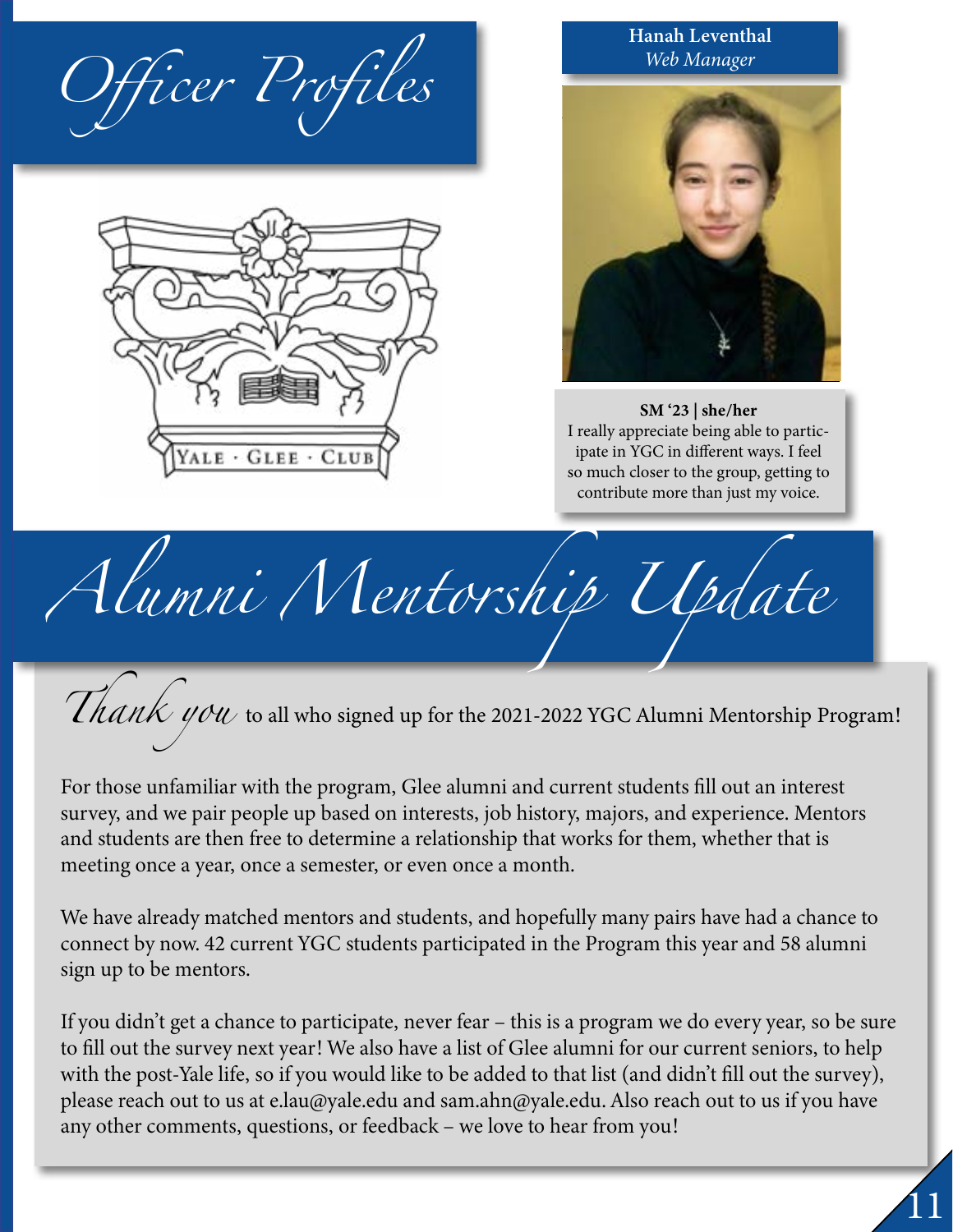## *"We Shall Walk in Peace A Musical Journey on Racial Reconciliation"*

Our spring semester opened with a bang. On March 6, we performed in a joint concert with the Yale Camerata and Yale Schola Cantorum, conducted by Dr. André Thomas, entitled "We Shall Walk in Peace: A Musical Journey on Racial Reconciliation." Dr. Thomas is currently the conductor of the Yale Camerata and the president of the American Choral Directors Association (ACDA), and has received numerous musical achievement awards in his illustrious teaching and conducting career.

We were so grateful to have him as a guest conductor – he has an incredibly dynamic energy and we learned so much from working with him and from reading parts of his book, Way Over in Beulah Lan', about the importance of spirituals and traditional African American music in the American choral world.

![](_page_11_Picture_3.jpeg)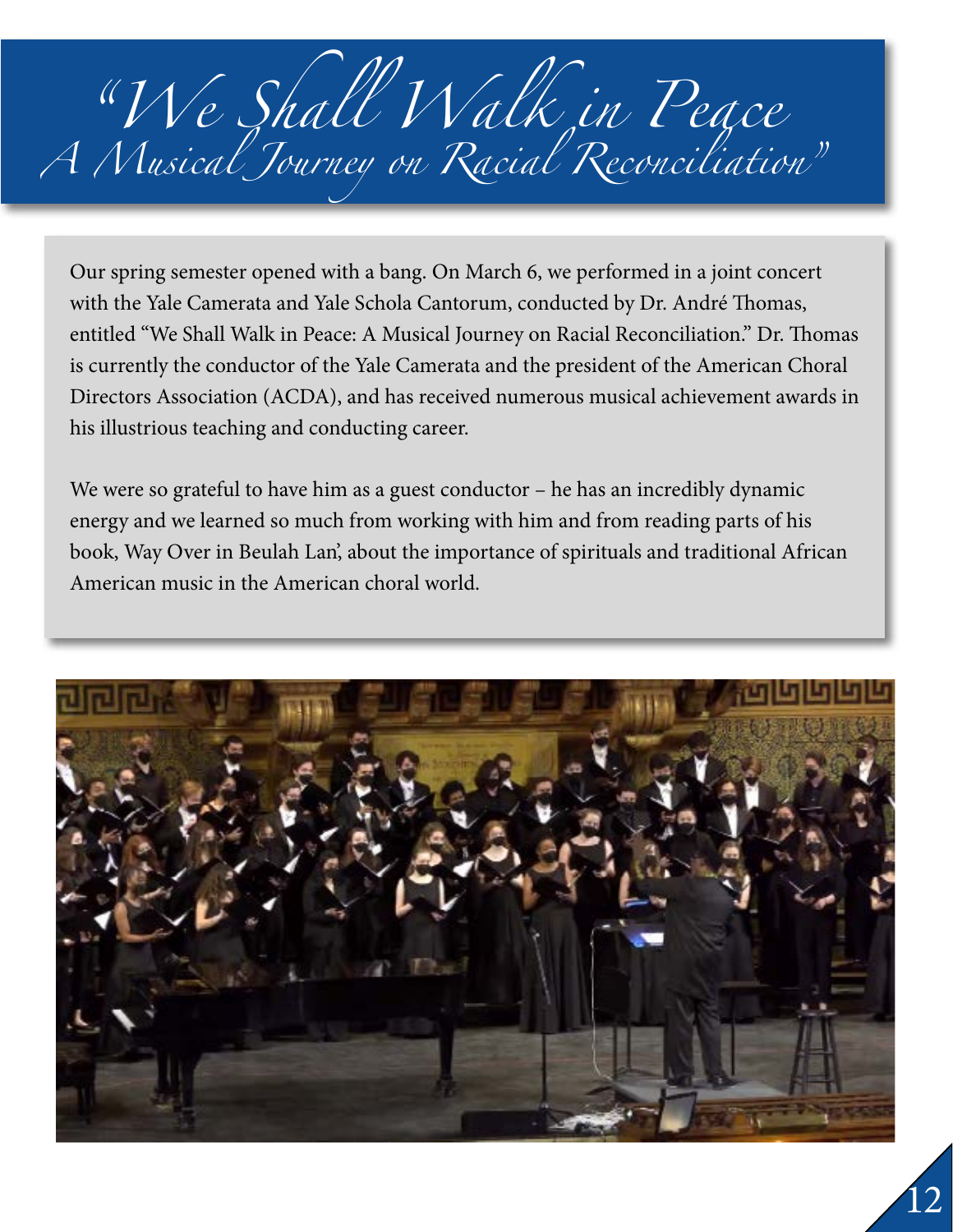*"We Shall Walk in Peace A Musical Journey on Racial Reconciliation"*

![](_page_12_Picture_1.jpeg)

The concert began with "Alleluia," by Randall Thompson, a familiar piece to us, though rendered more powerfully by the added voices of Camerata and Schola. We also sang "Signs of the Judgment," arranged by Mark Butler and with a lovely solo by Chloe Benzan-Duval (MY '24); "The Blind Man," arranged by William Grant Still, with Nicole Lam (ES '25) on piano and Alex Whittington (PC '22) opening the piece with a powerful tenor line; and "Would You Harbor Me," by Ysaÿe Barnwell. Jules Manresa (JE '22) also performed a solo piece, "Dream Variation," by Margaret Bonds. At the end of the concert, we were joined again by Camerata and Schola to sing "We Shall Walk through the Valley in Peace," arranged by Moses Hogan.

The concert also featured some non-singing elements, including a poetry-reading, piece-specific program notes, and a moment to honor the lives of several Black women who have been killed by police violence. With our first audience of over 500 people since COVID hit two years ago, this was certainly not a concert any of us will forget. Dr. Thomas conducted all of us through an experience both musically powerful and emotionally impactful, and we are so grateful to have been a part of it.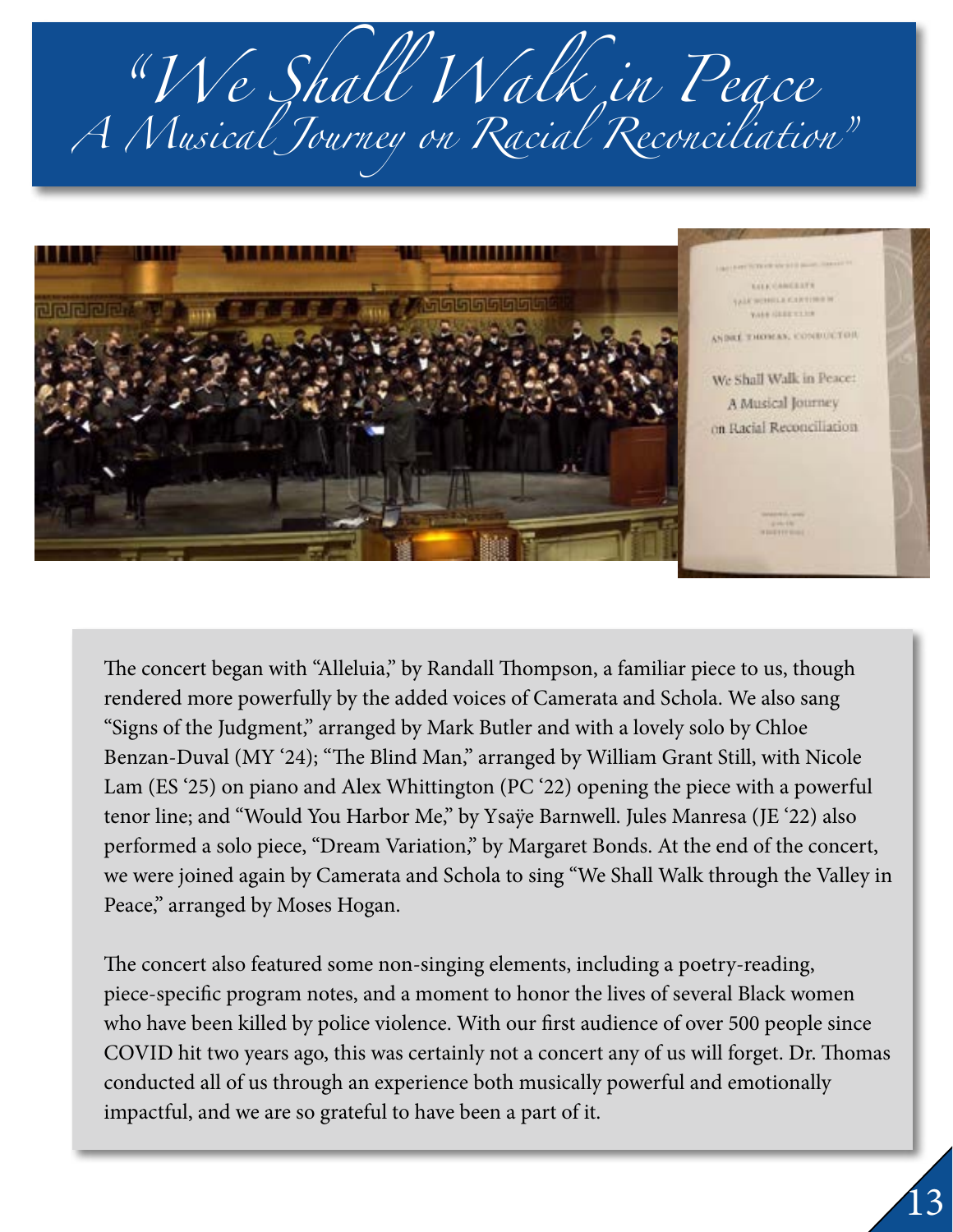# *Save the Date: Singing Dinner*

One of our cherished spring traditions is our annual Singing Dinner – a chance to reconnect with old friends, welcome the graduating seniors into the YGCA, and most of all, to sing some old favorites together.

We will hold this year's Singing Dinner at Commons on **Saturday, May 7**. Information about the event will be sent to all alumni via email soon and will also be shared on the YGCA Facebook page. There will be singing, there will be friendship, and there will be a chance to congratulate our wonderful and historic YGC Class of 2022.

*Upcoming Concerts*

![](_page_13_Picture_4.jpeg)

We have two major upcoming concerts this spring. Due to the unfolding crisis in Ukraine, Jeff, Thomas Duffy (conductor of the Yale Concert Band), and William Boughton (conductor of the Yale Symphony Orchestra) have decided to hold a joint fundraiser concert for Ukrainian families on April 9. With all three of the major Yale undergraduate musical ensembles, we hope to raise awareness, action, and engagement across campus about the devastating effects that the war is having, and we also hope to raise money to support the Ukrainian people. We really hope you will be able to come and help us raise our voices. [Reserve tickets here](https://www.eventbrite.com/e/benefit-concert-for-the-people-of-ukraine-tickets-304244582737) or [watch the livestream here.](https://yso.yalecollege.yale.edu/live-stream)

Our next concert will also be a joint concert on April 24, with the Yale Symphony Orchestra and Yale Schola Cantorum, entitled "Music in Common Time." We will be premiering Julia Wolfe's new piece *Letter for Abigail*, with text taken from Abigail Adams's famous letter to her husband in which she urged him to "consider the ladies," conducted by Maggie Brooks. We will also perform Caroline Shaw's piece, *Music in Common Time*, which the Glee Club recorded a few years ago (and which can be found on Spotify <u>[here](https://open.spotify.com/track/6GgFnIz9upNQdVK7zeZbV0?si=b16f867be42e4366&nd=1)</u>!), and *Nänie*, by Johannes Brahms, conducted by Jeff, as well as "Mass: A Celebration of Love and Joy," composed and conducted by Dr. André Thomas. There is limited capacity in Woolsey, so make sure to reserve tickets ASAP at [this link](https://www.eventbrite.com/e/music-in-common-time-yale-camerata-yale-glee-club-yale-symphony-orchestra-registration-297328466447)!

Stay tuned for more information about the Ukraine benefit concert, as well as our annual Commencement concert! We are also making hopeful plans for a domestic summer tour in southern California from May 24 to June 1. More info to follow on that as well!